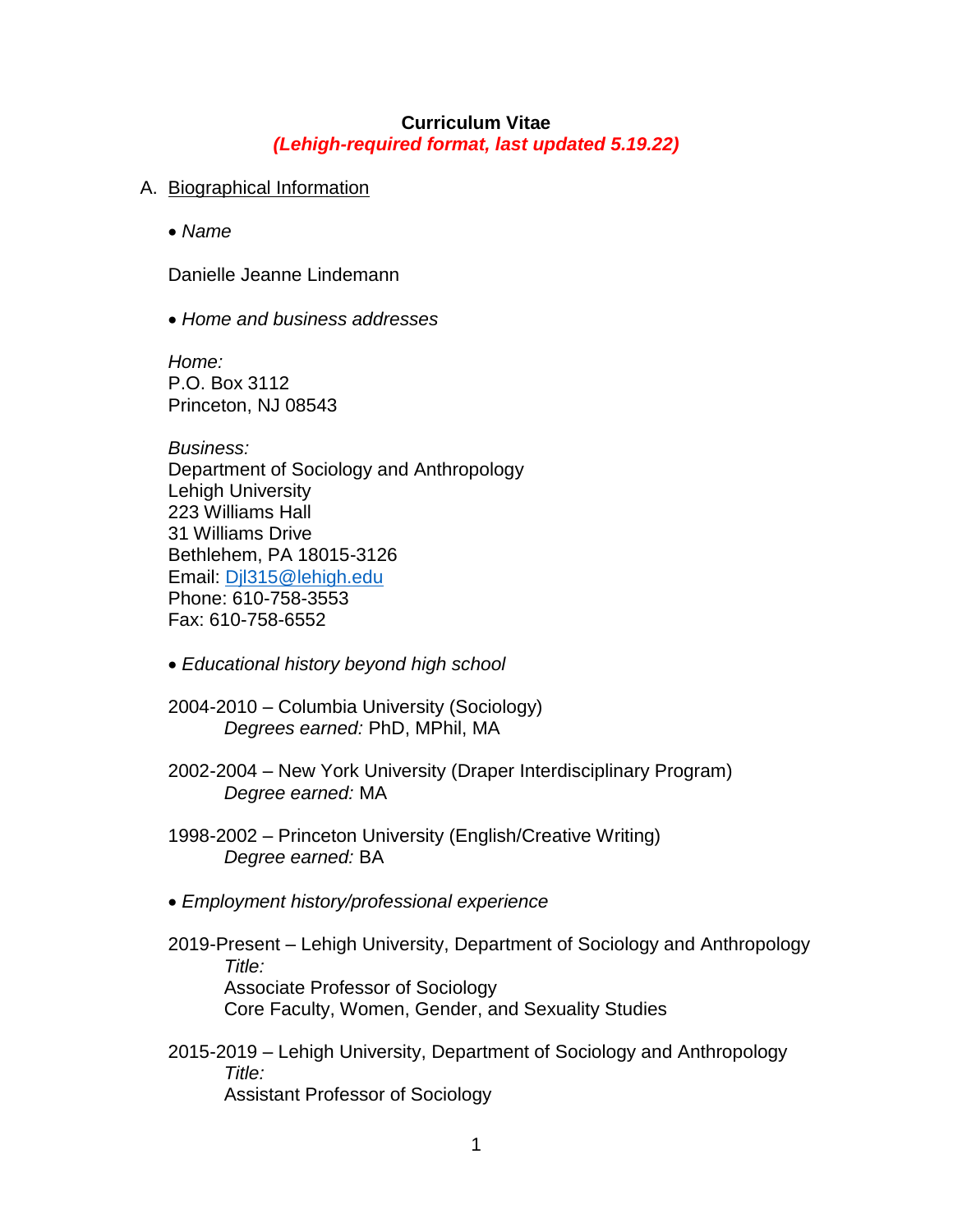2013-2015 – Rutgers University, Labor Studies *Titles:* Assistant Research Professor Research Director of the Center for Women and Work

2011-2013 – Vanderbilt University, Sociology Department/ Curb Center for Art, Enterprise & Public Policy *Title:*

Post-Doctoral Research Scholar

2010-2011 – Columbia University, Institute for Social and Economic Research and Policy *Title*:

Post-Doctoral Research Scholar

- B. Publications
	- *Books*
- o *Books authored*

Lindemann, Danielle J. 2022. *True Story: What Reality TV Says about Us*. New York, NY: Farrar, Straus and Giroux.

- Excerpted in *[The Atlantic.](https://www.theatlantic.com/culture/archive/2022/02/reality-tv-mom-expectations/622055/)*
- [Positive reviews](https://bookmarks.reviews/reviews/true-story-what-reality-tv-says-about-us/) in *The New York Times Book Review*, the *Chicago Review of Books*, and *The Washington Post*, among others.
- Listed by *[Vulture](https://www.vulture.com/article/most-anticipated-books-2022.html)* and [Literary Hub](https://lithub.com/lit-hubs-most-anticipated-books-of-2022/2/) as one of their "Most Anticipated" books of 2022.
- Listed in ["Must Read Books](https://chireviewofbooks.com/2022/02/01/12-must-read-books-of-february/) of February 2022" (*Chicago Review of Books*); ["15 Books You Need to](https://www.wired.com/gallery/summer-books-list-2022/?fbclid=IwAR2tTrUZsnOLxJev3mevZ4T0wZj6xmQ834Jx_eQRKWSrHobMfoeNUUp6-7E)  [Read This Summer"](https://www.wired.com/gallery/summer-books-list-2022/?fbclid=IwAR2tTrUZsnOLxJev3mevZ4T0wZj6xmQ834Jx_eQRKWSrHobMfoeNUUp6-7E) (WIRED); ["4 Books You Should](https://urbanmatter.com/4-books-you-should-read-in-2022/)  [Read in 2022"](https://urbanmatter.com/4-books-you-should-read-in-2022/) (UrbanMatter); ["Best Nonfiction Books](https://www.esquire.com/entertainment/books/g39191054/best-nonfiction-books-2022/)  [of 2022 \(So Far\)"](https://www.esquire.com/entertainment/books/g39191054/best-nonfiction-books-2022/) (*Esquire*); and ["Five Hot Books"](https://www.thenationalbookreview.com/features/2022/2/15/5-hot-books-abe-lincolns-view-of-peace-what-reality-tv-says-about-us-and-more) (The National Book Review).

Lindemann, Danielle J. 2019. *Commuter Spouses: New Families in a Changing World*. Ithaca, NY: Cornell University Press.

Lindemann, Danielle J. 2012. *Dominatrix: Gender, Eroticism and Control in the Dungeon*. Chicago, IL: University of Chicago.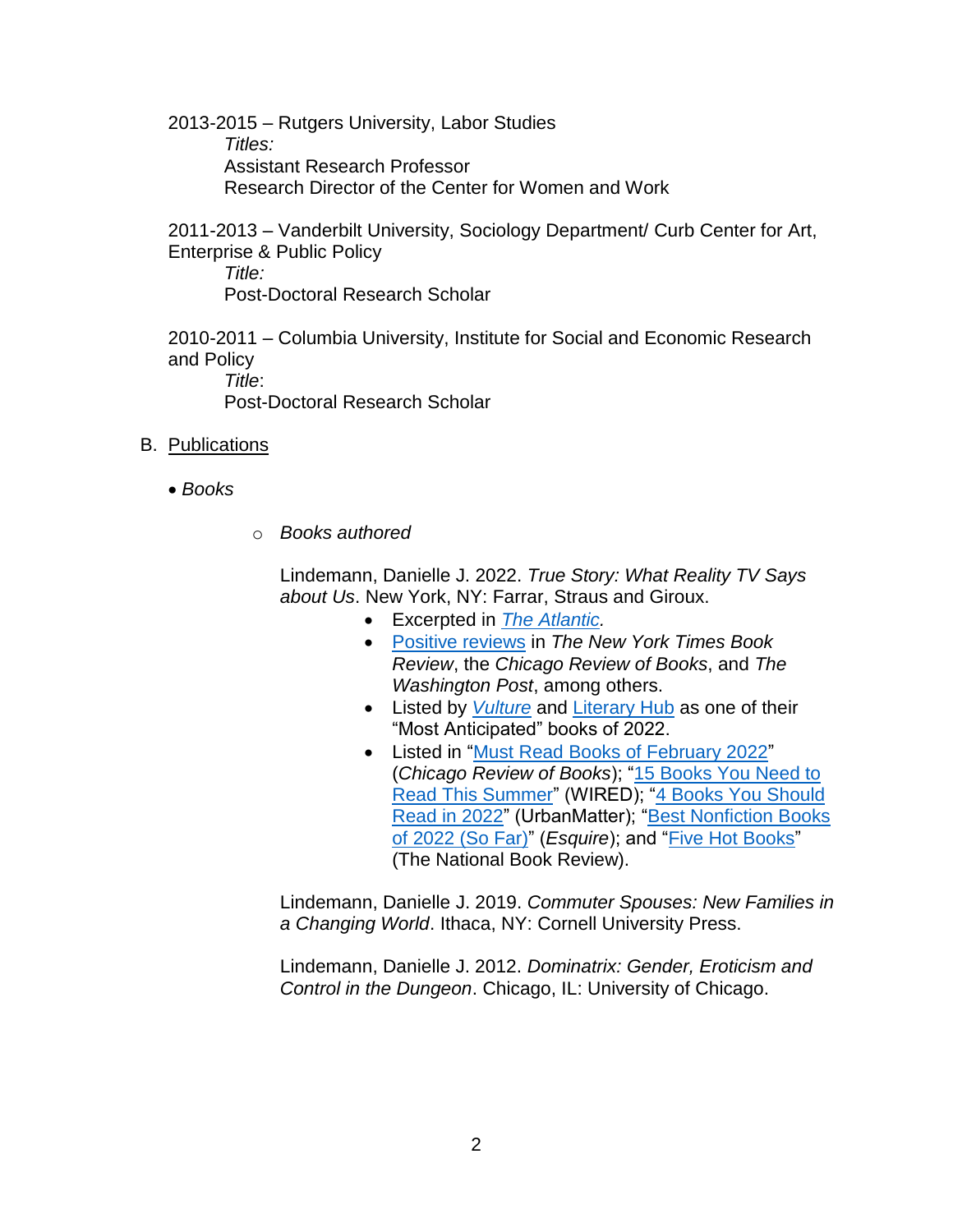o *Book chapters*

Lindemann, Danielle J. 2018. "The Dominatrix," in Feona Attwood, Brian McNair, and Clarissa Smith, Eds. *Routledge Companion to Media, Sex and Sexuality*. New York: Routledge: 405-415.

Lindemann, Danielle J. 2011. "'Is That Any Way to Treat a Lady?': The Dominatrix's Dungeon," in Christina Bobel and Samantha S. Kwan, Eds. *Embodied Resistance: Challenging the Norms, Breaking the Rules*. Nashville: Vanderbilt: 26-36.

• *Articles in refereed journals (\* = undergraduate co-authors)*

Lindemann, Danielle J., Anna Doggett\*, and Sharon Getsis\*. 2021. "Hunting in a Hostile Climate?: Hegemonic Masculinity and Emphasized Femininity on a Hunting Message Board." *Men and Masculinities.* Published in early-view 12/31/21: <https://tinyurl.com/2p96hxnf>

Lindemann, Danielle J. 2020. "What's Your Reality? Evaluating Sources and Addressing 'Fake News.'" *Sociological Forum*. 35(3): 822-829 (*invited essay*).

Lindemann, Danielle J., and Terri Boyer. 2019. "Desperate Fortunes: Latina Warehouse Workers in the 'Matrix of Domination.'" *Labor Studies Journal*. 4(2): 161 –183.

Fellenzer, Jena L., Kenneth D. Rosenberg, Danielle J. Lindemann, Linda Houser, Alfredo P. Sandoval, and Kathryn L. Broderick. 2018. "Who Gets Fully-Paid Maternity Leave? Population-Based Survey of Postpartum Women, Oregon, 2010." *Frontiers in Women's Health*. 3(2): 1-7.

Lindemann, Danielle J. 2017. "'Doing and Undoing Gender in Commuter Marriages." *Sex Roles*. 79(1-2): 36-49.

Lindemann, Danielle J. 2017. "Commuter Spouses and the Changing American Family." *Contexts.* 16(4): 26-31.

Lindemann, Danielle J., Steven J. Tepper, and Heather L. Talley. 2017. "'I Don't Take My Tuba to Work at Microsoft': Arts Graduates and the Portability of Creative Identity." *American Behavioral Scientist.* 61(12): 1555-1578.

Lindemann, Danielle J. 2017. "Going the Distance: Individualism and Interdependence in the Commuter Marriage." *Journal of Marriage and Family*  79(5): 1419-1434.

Lindemann, Danielle J., Britton, Dana, and Elaine Zundl. 2016. "'I Don't Know Why They Make It So Hard Here': Institutional Factors and Undergraduate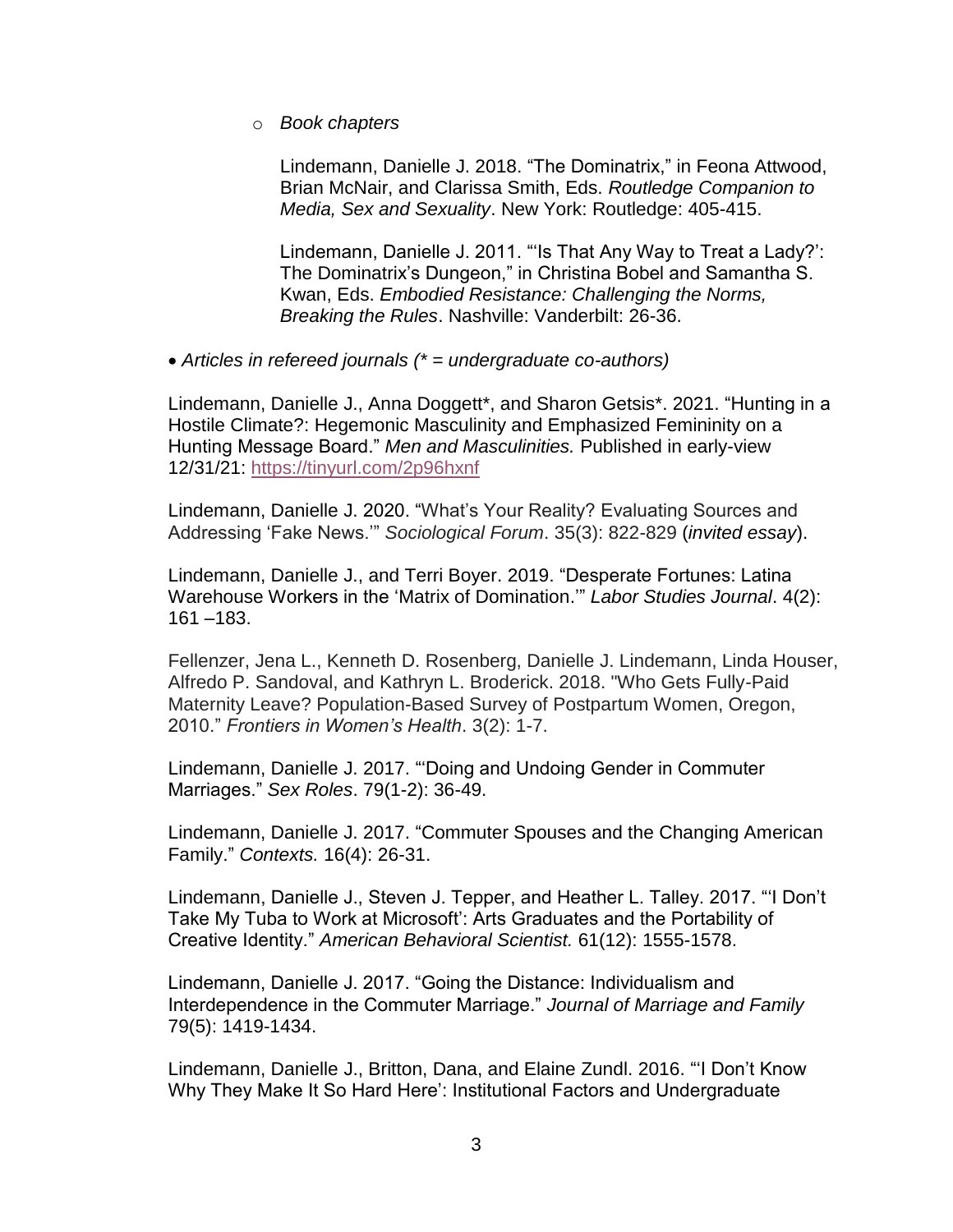Women's STEM Participation." *International Journal of Gender, Science and Technology* 8(2):<https://tinyurl.com/ya6afdzr>

Lindemann, Danielle J., Rush, Carly A., and Steven J. Tepper (equal first authorship with Carly Rush). 2016. "An Asymmetrical Portrait: Exploring Gendered Income Inequality in the Arts" *Social Currents* 3(4): 332-348.

Lindemann, Danielle J., Houser, Linda, and Karen White. 2015. "Sick of Inequality: Gender and Support for Paid Sick Days." *Women's Health Issues* 25: 283-288.

Lena, Jennifer and Danielle J. Lindemann (equal first authorship). 2014. "Who Is an Artist?: New Data for an Old Question." *Poetics* 43: 70-85.

Lindemann, Danielle J. 2013. "Health Discourse and Within-Group Stigma in Professional BDSM." *Social Science & Medicine* 99: 169-175.

Lindemann, Danielle J. 2013. "What Happens to Artistic Aspirants Who Do Not 'Succeed'? A Research Note from the Strategic National Arts Alumni Project." *Work and Occupations* 40(4): 465-480.

Lindemann, Danielle J. 2011. "BDSM as Therapy?" *Sexualities* 14(2): 151-172.

Lindemann, Danielle J. 2010. "Will the Real Dominatrix Please Stand up: Artistic Purity and Professionalism in the S&M Dungeon." *Sociological Forum* 25(3): 588- 606.

Lindemann, Danielle J. 2009. "From Fire and Brimstone to Property Values: The Changing Moral Content of Arguments against Pornographic Industries, Atlanta, 1969-1997." *Sociological Perspectives* 52(1): 81-101.

Lindemann, Danielle J. 2006. "Pathology Full Circle: A History of Anti-Vibrator Legislation in the U.S." *Columbia Journal of Gender and Law* 15(1): 326-346.

• *Published reports (non-refereed)* 

Lindemann, Danielle and Dana Britton. 2015. *Controlled Chaos: Focus Groups with Women Warehouse Workers in New Jersey*. New Brunswick, NJ: New Labor and Center for Women and Work: <https://tinyurl.com/y794cast>

Lindemann, Danielle and Dana Britton. 2015. *Earned Sick Days in Jersey City: A Study of Employers and Employees at Year One*. New Brunswick, NJ: Center for Women and Work.<https://tinyurl.com/ybpgl6h3>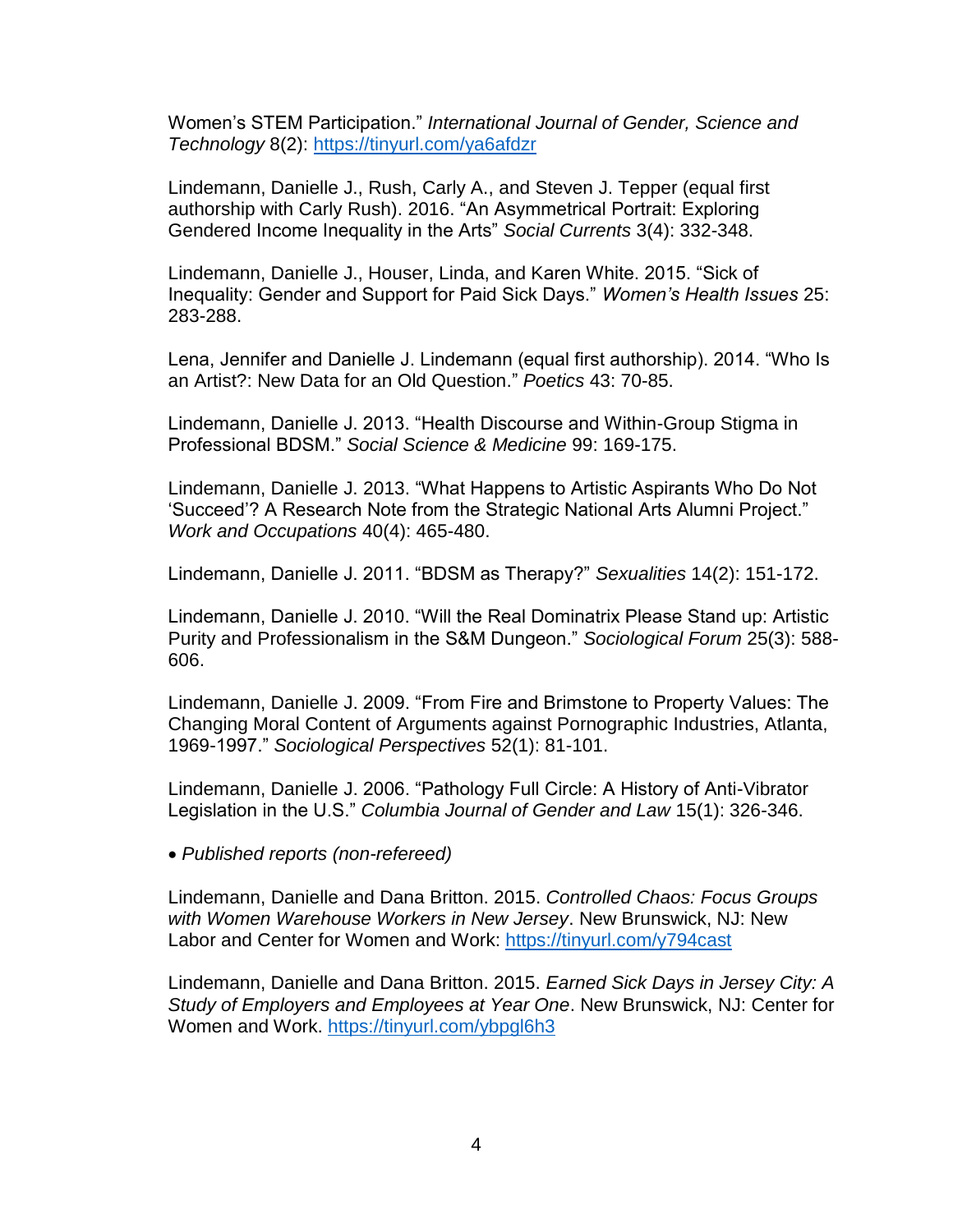Lindemann, Danielle J. 2015. *Gender and Numeracy Skill Use: Cross-National Revelations from PIAAC.* Commissioned paper, Program for the International Assessment of Adult Competencies.<http://tinyurl.com/nzdpkka>

White, Karen, Linda Houser, and Danielle Lindemann. 2013. *It's Catching: Public Opinion Toward Paid Sick Days in New Jersey*. New Brunswick, NJ: Rutgers University School of Management and Labor Relations. <https://tinyurl.com/yd9q35lm>

Lindemann, Danielle J., Steven J. Tepper *et al.* 2012. *Painting with Broader Strokes: Reassessing the Value of an Arts Education* (SNAAP Special Report No. 1). Bloomington, IN: Indiana University and Vanderbilt University, Strategic National Arts Alumni Project.<https://tinyurl.com/yahc6der>

• *Edited publications and other articles (non-refereed)*

Lindemann, Danielle J. 2022. "Reality TV Is Getting Boring Again—And Maybe That's a Good Thing." Literary Hub. Feb 10. [https://lithub.com/reality-tv-is-getting](https://lithub.com/reality-tv-is-getting-boring-again-and-maybe-thats-a-good-thing/)[boring-again-and-maybe-thats-a-good-thing/](https://lithub.com/reality-tv-is-getting-boring-again-and-maybe-thats-a-good-thing/)

Lindemann, Danielle J. 2020. "We Are Far from Stoneybrook Now: On the Quiet Revolution of 'The Baby-Sitters Club'." *Salon*. July 11. [https://www.salon.com/2020/07/11/we-are-far-from-stoneybrook-now-on-the](https://www.salon.com/2020/07/11/we-are-far-from-stoneybrook-now-on-the-quiet-revolution-of-the-baby-sitters-club/)[quiet-revolution-of-the-baby-sitters-club/](https://www.salon.com/2020/07/11/we-are-far-from-stoneybrook-now-on-the-quiet-revolution-of-the-baby-sitters-club/)

Lindemann, Danielle J. 2020. "Work-Life Balance Is a Lie – and Coronavirus Is Exposing It." *Quartz*. March 26.<https://qz.com/author/danielle-j-lindemann/>

Lindemann, Danielle J. 2020. "The Popularity of 'Love Is Blind' Reveals What We're Missing in Our Lives." *CNN*. March 12. [https://www.cnn.com/2020/03/12/opinions/love-is-blind-and-politics-in-2020](https://www.cnn.com/2020/03/12/opinions/love-is-blind-and-politics-in-2020-lindemann/index.html) [lindemann/index.html](https://www.cnn.com/2020/03/12/opinions/love-is-blind-and-politics-in-2020-lindemann/index.html)

Lindemann, Danielle J. 2017. "Opinion: How Trump Leveraged *The Apprentice* into a White House Win." *Newsweek.* July 22.<https://tinyurl.com/y7x4jg9c>

Lindemann, Danielle J. 2017. "The UK's Gender Pay Gap Reporting Law Doesn't Go Far Enough." *Fortune*. April 18.<https://tinyurl.com/yay58k7g>

Lindemann, Danielle J. 2015. "Sex Laws," in Patricia Whelehan and Anne Bolin, Eds. *The International Encyclopedia of Human Sexuality*. Wiley.

Tepper, Steven J. and Danielle Lindemann. 2014. "Perspectives: For the Money? For the Love? Reconsidering the 'Worth' of a College Major." *Change: The Magazine of Higher Learning*. 46(2): 20-23.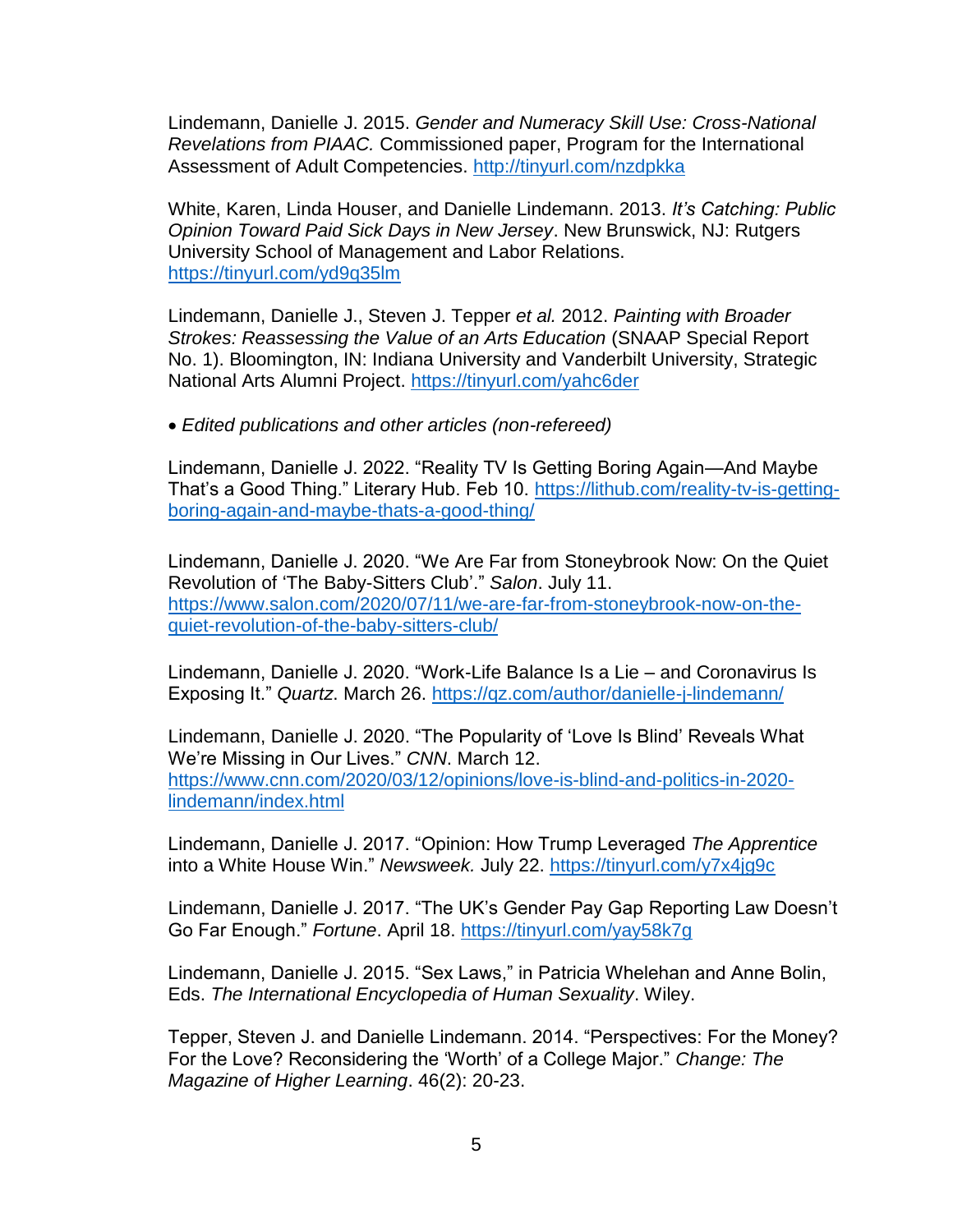Lindemann, Danielle and Jon Whiten. 2013 (Dec.). "Opinion: Momentum is Growing in N.J. to Require Paid Sick Time." <https://tinyurl.com/y7y4lxu4>

• *Reviews and notes*

Lindemann, Danielle. Review of *Consensual Violence: Sex, Sports, and the Politics of Injury*, by Jill Weinberg. *Contemporary Sociology.* 21 December 2017, 117-119.

• *Selected media coverage (For a complete list: [https://daniellelindemann.com/press/\)](https://daniellelindemann.com/press/)*

Interviews about *True Story:*

- o *Slate* podcast ["The Waves"](https://slate.com/podcasts/the-waves/2022/05/what-reality-tv-says-about-our-culture) (5.19.22)
- o WHYY's ["Radio Times"](https://whyy.org/episodes/what-reality-tv-says-about-us/?fbclid=IwAR0SFYtpt56evme25ONG-q4NlvuGU3Kg7KwReq1znXw11iGRarMRB34WkK8)  $(4.22.22)$
- o National Public Radio's ["It's Been a Minute"](https://www.npr.org/2022/02/17/1081430427/true-story-danielle-lindemann-on-what-reality-tv-says-about-us) (4.5.22)
- o ["The Dave Fanning Show"](https://www.rte.ie/radio/2fm/dave-fanning/programmes/2022/0402/1290002-dave-fanning-saturday-2-april-2022/) (Ireland) (4.2.22)
- o ["The Majority Report"](https://majorityreportradio.com/2022/03/31/3-31-what-reality-tv-says-about-societys-rot-w-danielle-lindemann-alexandra-hunt) (3.31.22)
- o *[Los Angeles Review of Books](https://lareviewofbooks.org/av/danielle-lindemanns-true-story-what-reality-tv-says-about-us/)* Radio Hour (3.25.22)
- o ["Afternoons with Jesse Mulligan"](https://www.rnz.co.nz/national/programmes/afternoons/audio/2018834133/what-reality-television-tells-us-about-ourselves) (New Zealand) (3.14.22)
- o ["WGN News Chicago"](https://www.youtube.com/watch?v=12ghACzFtcE) (3.11.22)
- o ["Moncrieff"](https://www.newstalk.com/podcasts/highlights-from-moncrieff/what-reality-tv-says-about-us) (Ireland) (3.10.22)
- o "The [Social"](https://twitter.com/TheSocialCTV/status/1498447933951205377?s=20&t=LsH5Kfn8uKPIB6eIf7xOmg) (Canada) (2.28.22)
- o "All of It With Alison [Stewart"](https://www.wnyc.org/story/true-story-new-book-rise-reality-tv/) (2.22.22)
- o *[Jezebel](https://jezebel.com/reality-tv-peels-back-our-collective-skin-whats-undern-1848536363)* (2.15.22)
- o "ABC [News"](https://abcnews.go.com/US/video/book-reality-tv-explains-82892220) (2.15.22)
- o ["Marketplace"](https://www.marketplace.org/2022/02/09/why-reality-tv-is-like-a-funhouse-mirror-of-our-culture/) (2.9.22)

Gamerman, Ellen. 2021. "['F-Boy Island,' "Ex-Rated,' and the Rise of Risque](https://www.wsj.com/articles/fboy-island-ex-rated-and-the-rise-of-risque-reality-tv-11628258400)  [Reality TV.](https://www.wsj.com/articles/fboy-island-ex-rated-and-the-rise-of-risque-reality-tv-11628258400)" *The Wall Street Journal.* 6 August.

Biakolo, Kovie. 2021. "Can [Reality Shows Help Lead the Way for Inclusivity?"](https://www.bbc.com/worklife/article/20210113-can-reality-tv-shows-help-lead-the-way-for-inclusivity) BBC. 15 January.

Altmann, Jennifer. 2020. ["Married, but Living Far Apart,](https://www.nytimes.com/2020/05/16/fashion/weddings/coronavirus-some-couples-reconsider-living-apart.html)" *The New York Times.* 16 May.

Wieckowski, Ania G. 2020. ["Living Apart for Work.](https://hbr.org/2019/09/power-couples)" *Harvard Business Review.*  September.

Kerr, Breena. 2019. "How MTV's *Are You the One?* [Is Changing Dating Shows.](https://www.rollingstone.com/tv/tv-features/how-mtv-are-you-the-one-changing-dating-shows-877673/)" *Rolling Stone*. 30 August.

Pinsker, Joe. 2019. ["The New Long-Distance Relationship.](https://www.theatlantic.com/family/archive/2019/05/long-distance-relationships/589144/?fbclid=IwAR13MngyDiwzVDC6qDkfT4E9HZkCzGqr6NM2XU5BsA1DOXuoHqEsImU4jmU)" *The Atlantic*. 14 May.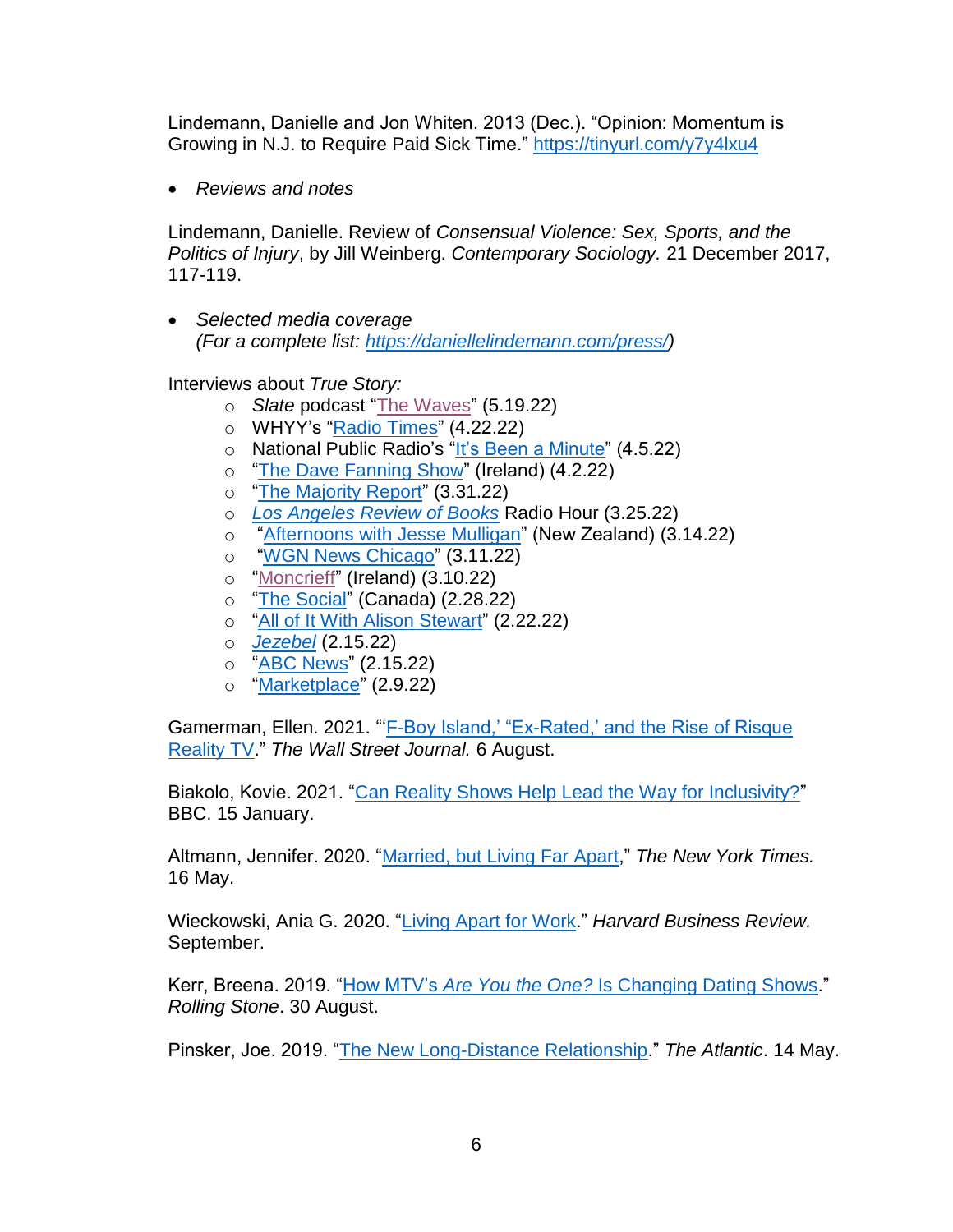Shellenbarger, Sue. 2018. "The [Long-Distance Marriage That's Built to Last.](https://www.wsj.com/articles/the-long-distance-marriage-thats-built-to-last-1534252845)" *The Wall Street Journal*. 14 August.

Schwarz, Hunter. 2018. ["How Reality TV Took Over Politics.](https://www.cnn.com/2018/07/12/politics/how-reality-tv-took-over-politics/index.html)" CNN.com. 12 July.

Andrews, Travis. 2018. "Like Pretty Much Every Industry, Music Has a Huge [Gender Wage Gap. Just Ask Haim.](https://www.washingtonpost.com/news/arts-and-entertainment/wp/2018/06/13/like-pretty-much-every-industry-music-has-a-huge-gender-wage-gap-just-ask-haim/?noredirect=on&utm_term=.ef86c742fb04)" *The Washington Post*. 13 June.

Braun, Aryn. 2017. ["The Rise of Long-Distance Marriage.](https://www.economist.com/news/united-states/21732825-financial-necessity-encouraging-more-couples-live-apart-rise-long-distance)" *The Economist*. 19 December.

Miller, Anna Medaris. 2017. ["Are Commuter Marriages Healthy?"](https://health.usnews.com/wellness/articles/2017-06-15/are-commuter-marriages-healthy?src=usn_tw) *U.S. News and World Report*. 15 June.

National Public Radio. 2016. ["The Gender Wage Gap in the Arts.](http://www.npr.org/2016/12/07/504651764/the-gender-wage-gap-in-the-arts)" *Morning Edition*. 7 December.

## C. Honors and awards

2021 – Joseph A. Dowling III Social Science Faculty Award, Lehigh University

2019 – Williamson Prize in Social Sciences, Lehigh University

2019 – Graduate Mentorship Appreciation Award, Lehigh University

2008 – Columbia University Graduate School of Arts & Sciences, Summer Teaching Award

# D. Research funding and grants *(\* = principal investigator)*

• *Competitively awarded research grants*

\*American Institutes for Research commissioned paper on gender and numeric proficiency, using the Programme for the International Assessment of Adult Competencies (PIAAC) international dataset, June-December 2014: \$8,000 Robert Wood Johnson seed grant for "Ethnography and Social Change" working group (with Helena Hansen and Seth Holmes), September 2010-June 2011: \$24,928

• *Institutional/equipment grants*

\*Lehigh University Faculty Research Grant for interview transcription, "The Social Dimensions of Maternal Guilt," November 2021-November 2022: \$3,750

\*Lehigh University Paul J. Franz, Jr. research grant for completion of commuter spouses book, summer 2017: \$3,100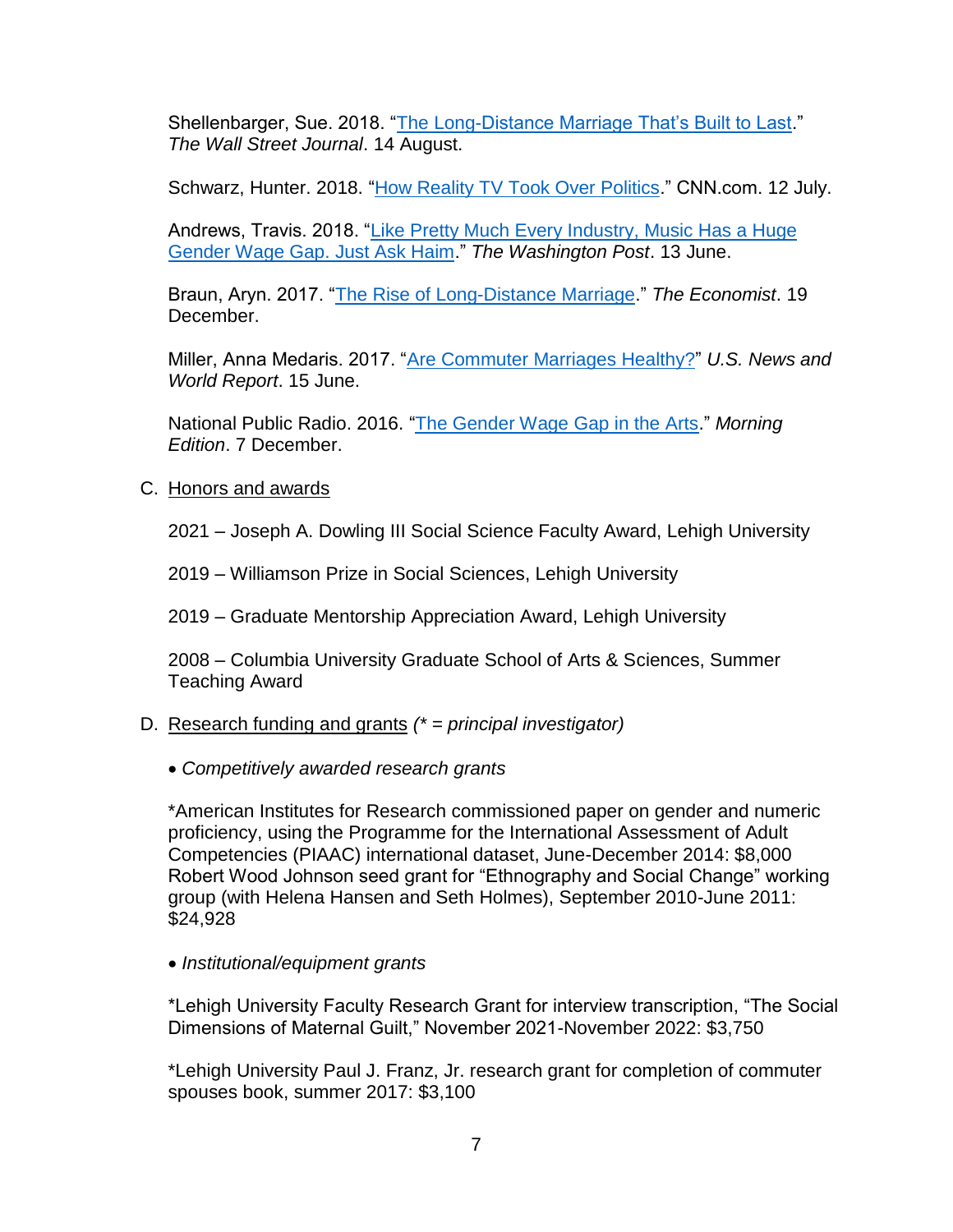\*Rutgers University Research Council Grant Program, funding to complete transcription for commuter spouses project, June 2014-May 2015: \$1,200

\*Columbia University Paul F. Lazarsfeld Center for the Social Sciences seed grant, October 2010: \$2,500

• *Contract/consulting work*

\*Contract from the Rutgers Executive Leadership Program and The Next Level Consulting to interview female executives about their professional success strategies (with Dana Britton), September 2013-May 2015: \$17,685

\*Contract from Gary and Janis Grover to study female STEM attrition at Douglass Residential College (with Dana Britton and Elaine Zundl), August 2013- August 2015: \$79,685

#### E. Editor for scholarly publications

Hansen, Helena, Seth Holmes, and Danielle J. Lindemann (Eds.). 2013. "Ethnography and Social Change," guest editors, special issue of *Social Science & Medicine,* 99.

- F. Scholarly presentations *(\*=presenter(s))*
	- *Invited presentations*

\*Lindemann, Danielle J. (February 2020) "What's Your Reality? Evaluating Sources and Addressing 'Fake News.'" Eastern Sociological Society Annual Meeting (Invited Session, "Missing Voices, Missing Issues in the 2020 Election"). Philadelphia, PA.

\*Lindemann, Danielle J. (September 2019) "Doubling Down: Commuter Dual Career Couples." Invited webinar. Higher Education Recruitment Consortium (HERC).

\*Lindemann, Danielle J. (April 2015) "Health Risk and Stigma in Commercial BDSM," Columbia University Medical Center, New York, NY.

\*Lindemann, Danielle J. (February 2015) "Going the Distance: Spouses Who Live Apart for Work," School of Management and Labor Relations, Rutgers University, New Brunswick, NJ.

\*Lindemann, Danielle J. (February 2015) "Going the Distance: Spouses Who Live Apart for Work," Department of Sociology, Rutgers University, New Brunswick, NJ.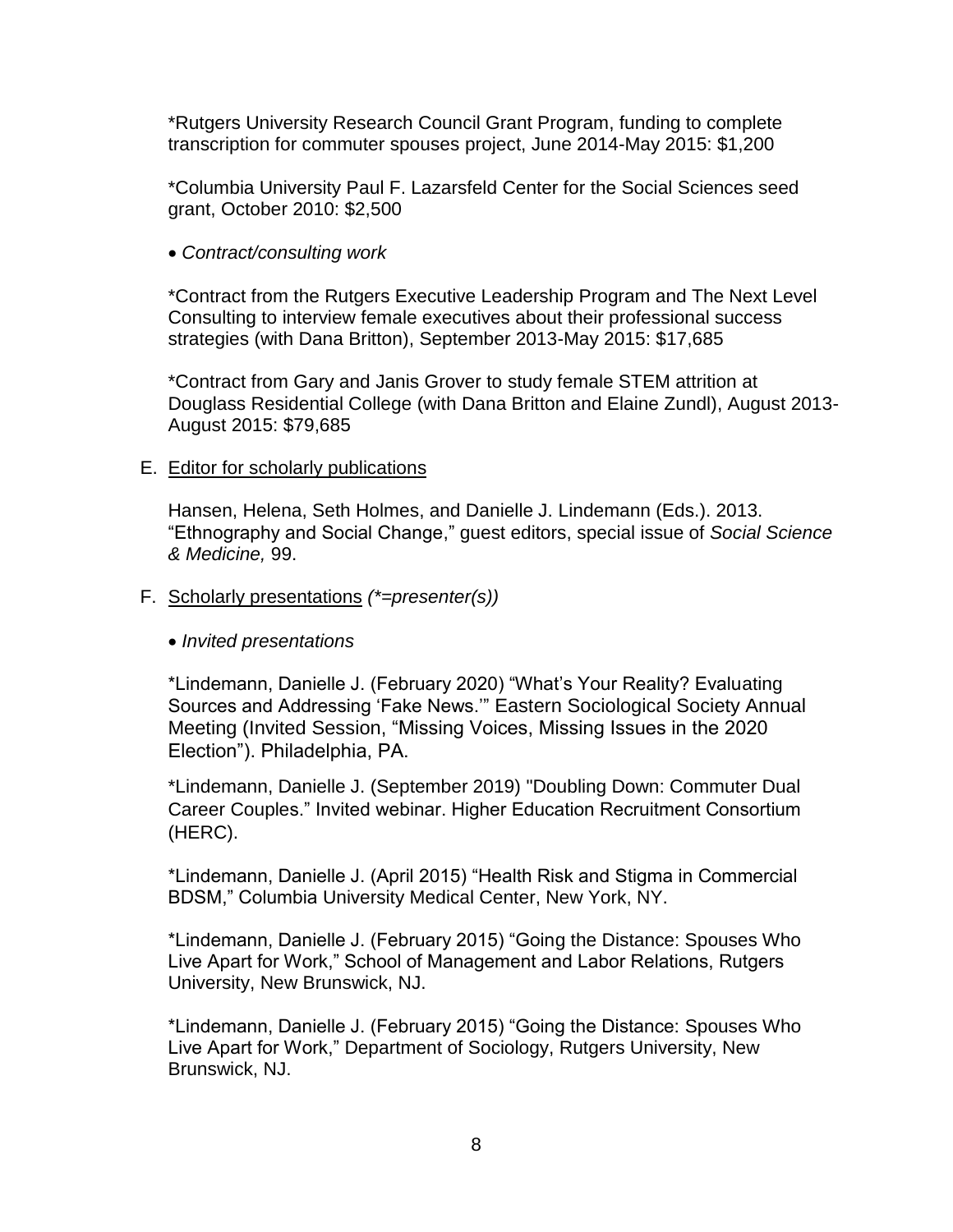\*Lindemann, Danielle J. (March 2013) Author Meets Critics Panel: *Dominatrix*. Eastern Sociological Society Annual Conference, Boston, MA.

\*Lindemann, Danielle J. (March 2013) Pecha-Kucha Session: "How Does Arts Integration Work in Research Universities in Practice?" Alliance for the Arts in Research Universities (A2RU) March Symposium. State College, PA.

\*Lindemann, Danielle J. (March 2013) *Dominatrix*: Book Talk. Women's and Gender Studies Spring Symposium, "New Directions in Feminist and Queer Research." Vanderbilt University. Nashville, TN.

\*Lindemann, Danielle J. (November 2012) *Dominatrix*: Book Talk. Sociology Department Colloquium, UC-Berkeley. Berkeley, CA.

• *Refereed presentations*

\*Lindemann, Danielle J. (April 2019) "Gender, Marriage, and Satisfaction: Lessons from Commuter Spouses." American Association of Geographers Annual Meeting. (Paper session, "Multi-Locality as a Living and Working Practice"). Washington, DC.

\*Lindemann, Danielle J. (August 2018) "'The Decision Was Really Made for Us': Commuter Spouses, Strain, and Choice." American Sociological Association Annual Meeting (Paper Session, "Technology, Work, and Family"). Philadelphia, PA.

\*Lindemann, Danielle J. (February 2018) "Who Benefits from Togetherness? Gender and Quality of Life in Commuter Marriage." Eastern Sociological Society Annual Meeting (Paper Session, "The Socio-Economic Context of Love and Marriage"). Baltimore, MD.

\*Lindemann, Danielle J. and Terri Boyer (February 2017) "'Desperate Fortunes': Female Warehouse Workers, Contingent Labor, and Intersectionality." Eastern Sociological Society Annual Meeting (Paper Session, "Women, Men, and Unstable Jobs"). Philadelphia, PA.

\*Lindemann, Danielle J. (March 2016) "No Place Like Homes: Marriage, Individualization, and Spouses Who Live Apart for Work." Eastern Sociological Society Annual Meeting (Paper Session, "Choices in Marriage and Relationships"). Boston, MA.

\*Lindemann, Danielle J. (December 2014) "Taking the Next Step with PIAAC: A Research-to-Action Conference." Arlington, VA.

\*Lindemann, Danielle J., \*Rush, Carly A., and Steven J. Tepper (August 2014) "An Asymmetrical Portrait: Exploring Gendered Income Inequality in the Arts."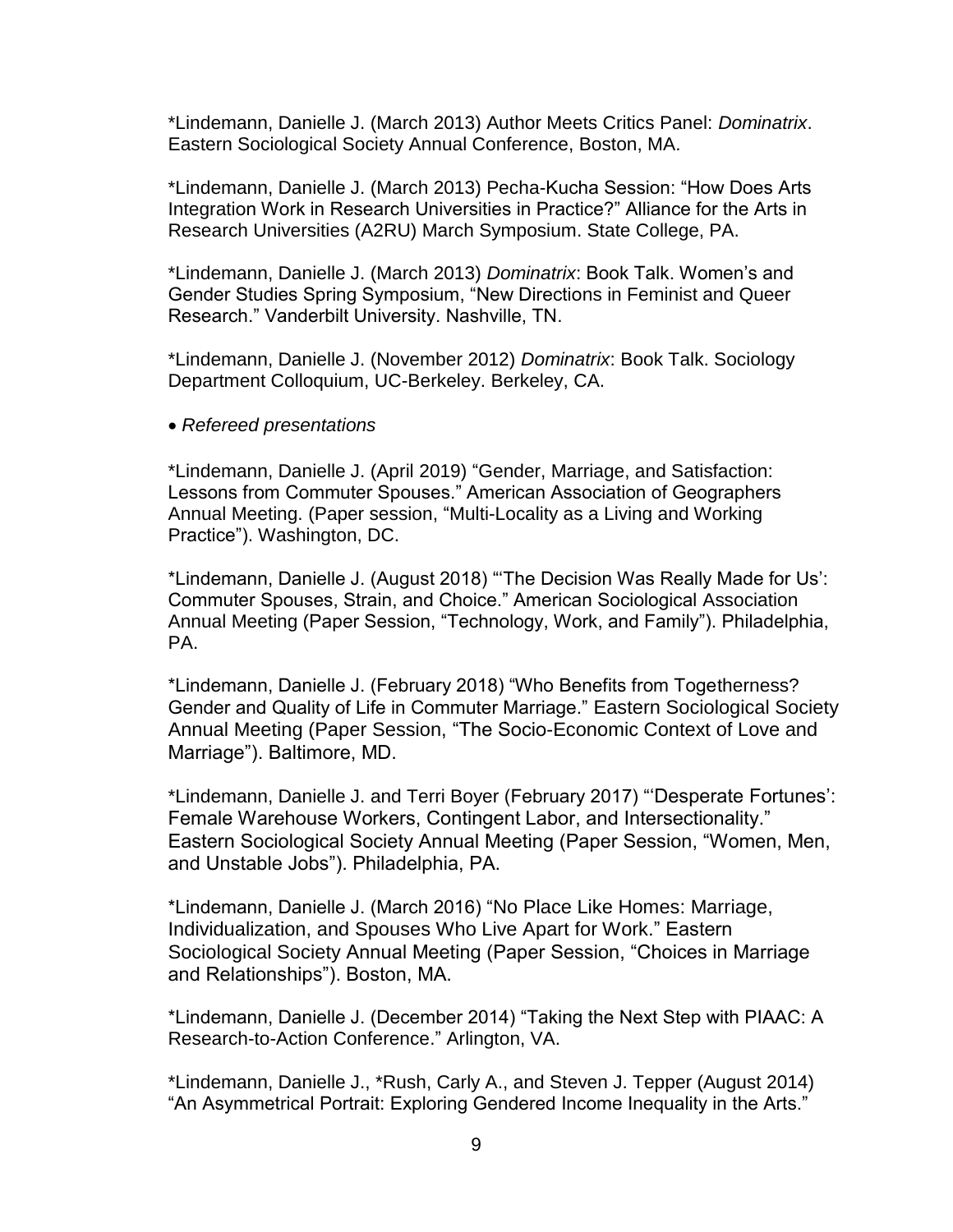American Sociological Association Annual Meeting. (Paper Session, "Gendered Work and the Wage Gap"). San Francisco, CA.

\*Lindemann, Danielle J., Zundl, Elaine, and Dana Britton (July 2014) "STEM-Major Choice and Attrition: Lessons from the Rutgers DRC Project." Harpeth Hall School STEM Think Tank and Conference. Nashville, TN.

\*Lindemann, Danielle J. (June 2013) "The Decision Was Really Made for Us: Career, Family, and Agency Among Spouses Who Live Apart for Work." Work and Family Researchers Network Conference (Symposium: *Identity Meaning & Making*). New York, NY.

\*Lindemann, Danielle J. (March 2013) "Hot Data and Cool Trends: SNAAP Research and Beyond." *3 Million Stories: Understanding the Lives & Careers of America's Arts Graduates*. Vanderbilt University. Nashville, TN.

\*Lindemann, Danielle J. (August 2011) "Gender and Power in the Dominatrix's Dungeon: Reframing Erotic Labor." American Sociological Association Annual Meeting. (Sociology of Sexualities Regular Paper Session) Las Vegas, NV.

\*Lindemann, Danielle J. (November 2010) "Denaturalizing Gender and Sex" panel, with Michael Warner, Elizabeth Povinelli, Seth Homes, and Justin Bond. Columbia University. New York, NY *(organizer and presenter)*.

\*Lindemann, Danielle J. (September 2010) "Eroticism as Play: Role Enactment and Make-Believe in the Dominatrix's Dungeon." Future/No Future: An Interdisciplinary Graduate Student Conference. (Panel on "Sex Spaces, Gendered Geographies"). University of Pennsylvania. Philadelphia, PA.

\*Lindemann, Danielle J. (March 2009) "'Is That Any Way to Treat a Lady?': (Re)production of Gender in the Dominatrix's Dungeon." Annual Meeting of the Eastern Sociological Society (Regular Paper Session, "Sex Work and Pornography") Baltimore, MD.

\*Lindemann, Danielle J. (March 2008) "The Anti-'Economic' Economy of Pure Art: Bourdieuian Discourse of Legitimation among Professional Dominatrices." Inter-Ivy Sociology Symposium. Princeton, NJ.

\*Lindemann, Danielle J. (August 2007) "From Fire and Brimstone to Property Values: The Changing Moral Content of Arguments against Pornographic Industries, Atlanta, 1969-1997." American Sociological Association Annual Meeting. (Paper Session, Section on Sex and Gender, "Gendered Questions in Law and Public Policy.") New York, NY.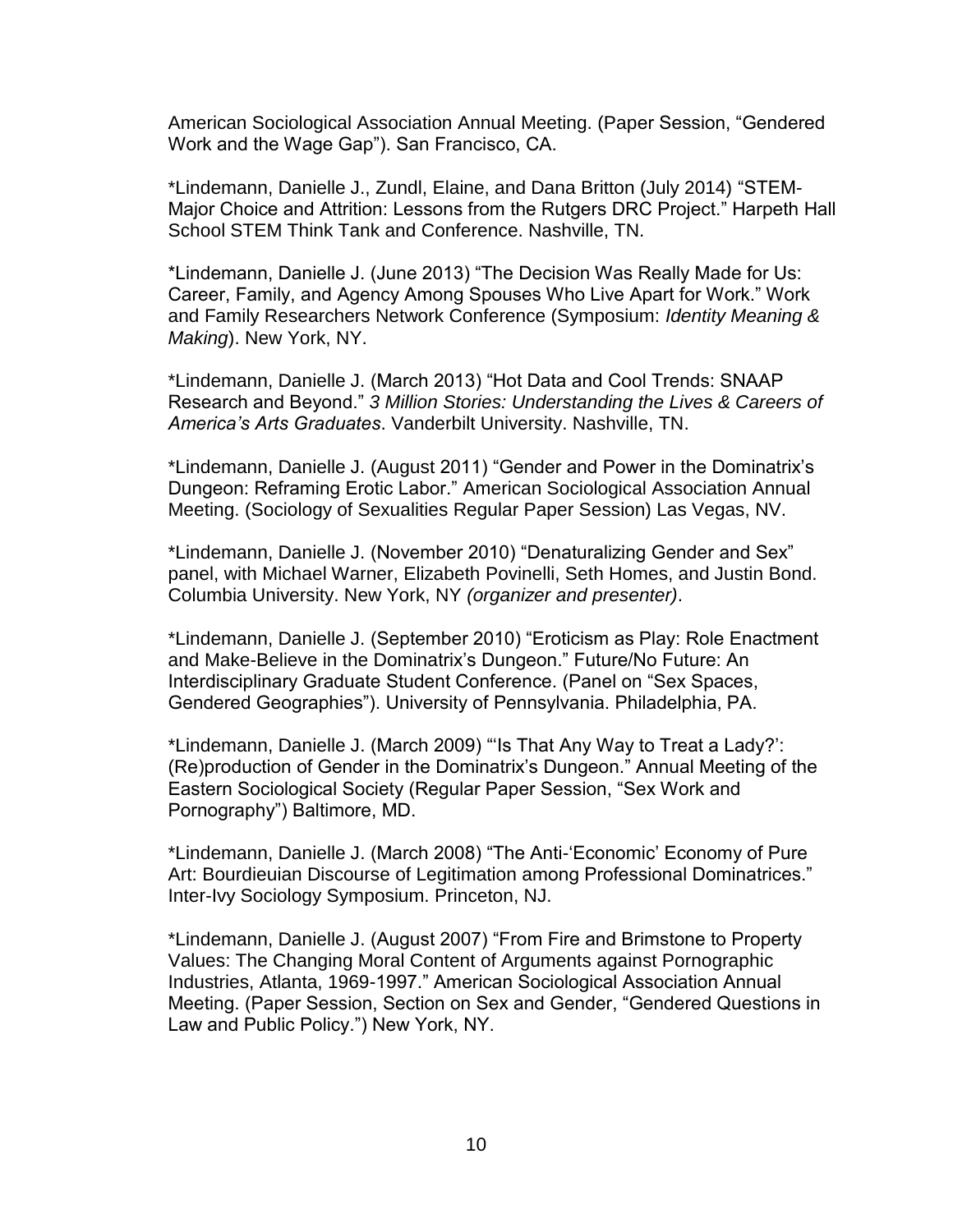\*Lindemann, Danielle J. (February 2006) "Pathology Full Circle: A History of Anti-Vibrator Legislation in the U.S." Columbia Journal of Gender and Law Symposium, Sexuality and the Law, New York, NY.

• *Organized or chaired sessions/conferences*

"3 Million Stories: Understanding the Lives and Careers of America's Arts Graduates" conference, Vanderbilt University, March 7-9, 2013 *(conference organizer)*

"Denaturalizing Gender and Sex" panel, Columbia University, November 22, 2010 *(presenter and panel co-organizer with Seth Holmes)*

"Ethnography and Social Change" conference, funded with a seed grant from the Robert Wood Johnson Foundation, Columbia University, September 24, 2010 (*conference co-organizer, with Helena Hansen, Seth Holmes, and Jooyoung Lee)* 

• *Other*

\*Lindemann, Danielle J. "A Discussion about *True Story*" (April 2022). Lehigh University, residential life event organized by student Gryphons.

\*Lindemann, Danielle J. "What Can Reality TV Teach Us about Ourselves?" (August 2021). Lehigh University 5 x 10 Symposium for incoming freshmen.

\*Lindemann, Danielle J. "What Can Reality TV Teach Us about Ourselves?" (August 2020). Lehigh University 5 x 10 Symposium for incoming freshmen. *Via Zoom.* 

\*Lindemann, Danielle J. "'I Won't Follow Him': Doing and Undoing Gender in the Commuter Marriage." (October 2016). Lehigh University Department of Sociology and Anthropology Colloquium, Bethlehem, PA.

\*Lindemann, Danielle J. Invited moderator for "Gender Wage Inequality" panel. (September 2016) Lehigh University CBE Impact Symposium: "Getting Paid: Earnings Issues in Today's Economy," Bethlehem, PA.

\*Lindemann, Danielle J., Houser, Linda, and Karen White. (December 2014) Presentation of work on earned sick days in New Jersey, Working Families United for New Jersey (AFL-CIO) meeting, Trenton, NJ.

\*Lindemann, Danielle J. (October 2014) "All You Need Is Love? Spouses Living Apart and the Cultural Meaning of Marriage," Department of Sociology Culture Workshop, Rutgers University, New Brunswick, NJ.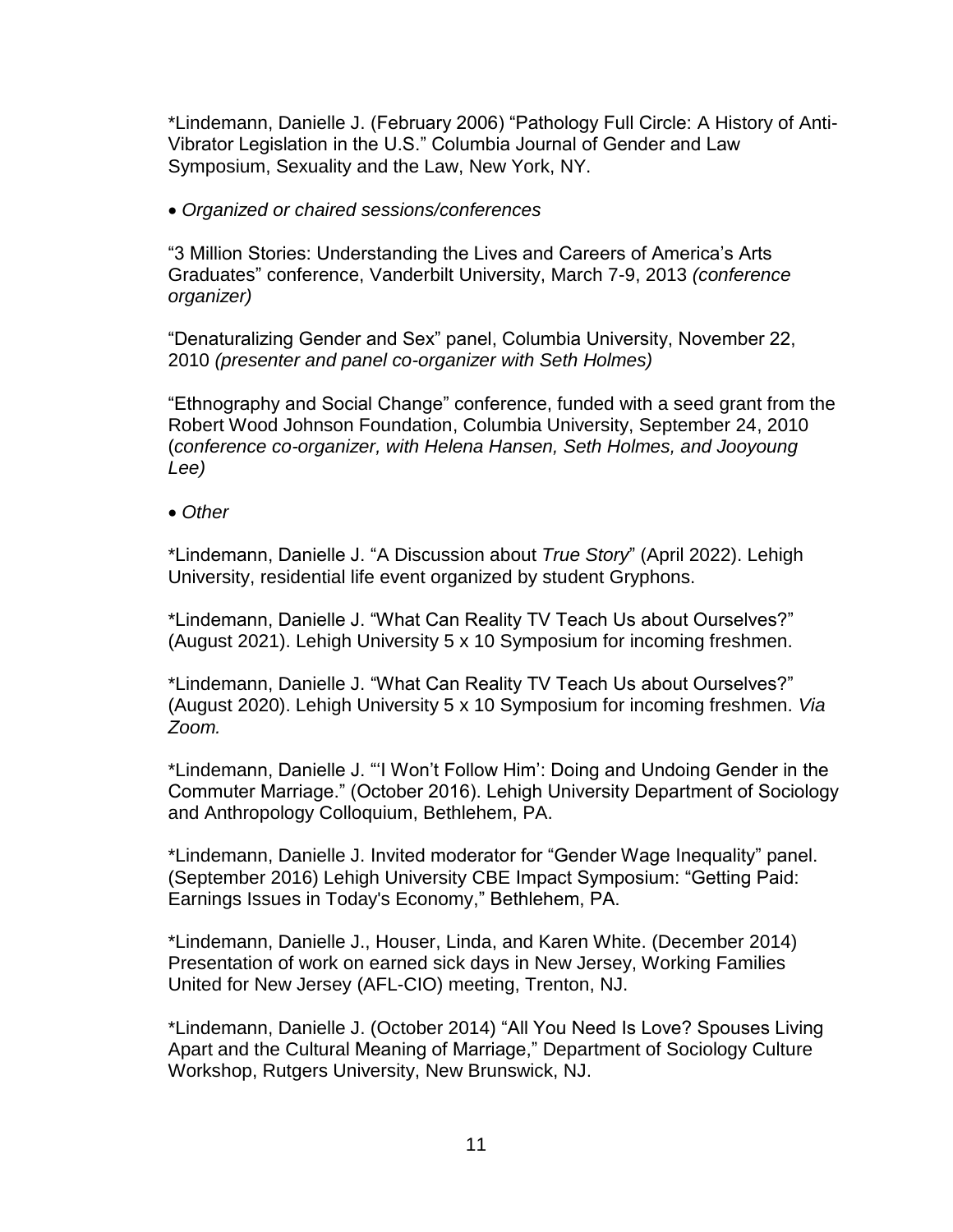## G. Teaching and research advising

• *Courses taught*

# Regular Classes

Lehigh University, Bethlehem, PA:

- SOC001: Introduction to Sociology (Spring 2022, Fall 2021, Spring 2017, Fall 2016)
- SOC090: Sociology of *The Office (first-year seminar, online)* (Fall 2020)
- SOC 138/090: Sociology of Reality TV (as 100-level course: Fall 2020 *online*, Spring 2018); (as first-year seminar: Fall 2016, Fall 2015)
- SOC412: Advanced Qualitative Research Methods *(graduate seminar)* (Spring 2020)
- SOC409: Proseminar in Sociology *(graduate seminar)* (Fall 2019)
- SOAN/WGSS 041 (127): Human Sexuality (Fall 2019, Fall 2015)
- SOAN112: Development of Social Theory (Spring 2018)
- SOC/WGSS 396/496: "Bad Girls": Gender, Sexuality, Deviance (Spring 2018, Fall 2017)
- SOC/WGSS 364: Sociology of the Family (*Writing Intensive class)* (Fall 2018, Fall 2017)
- SOC 401: Classical Social Theory *(graduate seminar)* (Fall 2017)
- SOC 141: Social Deviance and Social Control (Spring 2016)

Rutgers University-New Brunswick, NJ:

• "Research Methods in Labor Studies" (Spring 2015)

Columbia University, New York, NY:

• "Introduction to the Sociology of Sexuality" (Summer 2008, 2009, 2010, 2011)

Rutgers University-Newark, Newark, NJ:

• "Marriage and the Family" (Summer 2007)

# Undergraduate Independent Studies/Capstones

Lehigh University, Bethlehem, PA, SOC393: Supervised Research:

- o Fall 2020 (*online*), Anna Doggett
- o Fall 2020 (*online*), Sharon Getsis
- o Spring 2020, Micah Golomb-Leavitt
- o Spring 2020, Julia Melehani
- o Spring 2018, Briana Maravich

Lehigh University, Bethlehem, PA, SOC395: Supervised Internship:

- o Spring 2020, Nikki Begaye
- o Summer 2018, John Miskel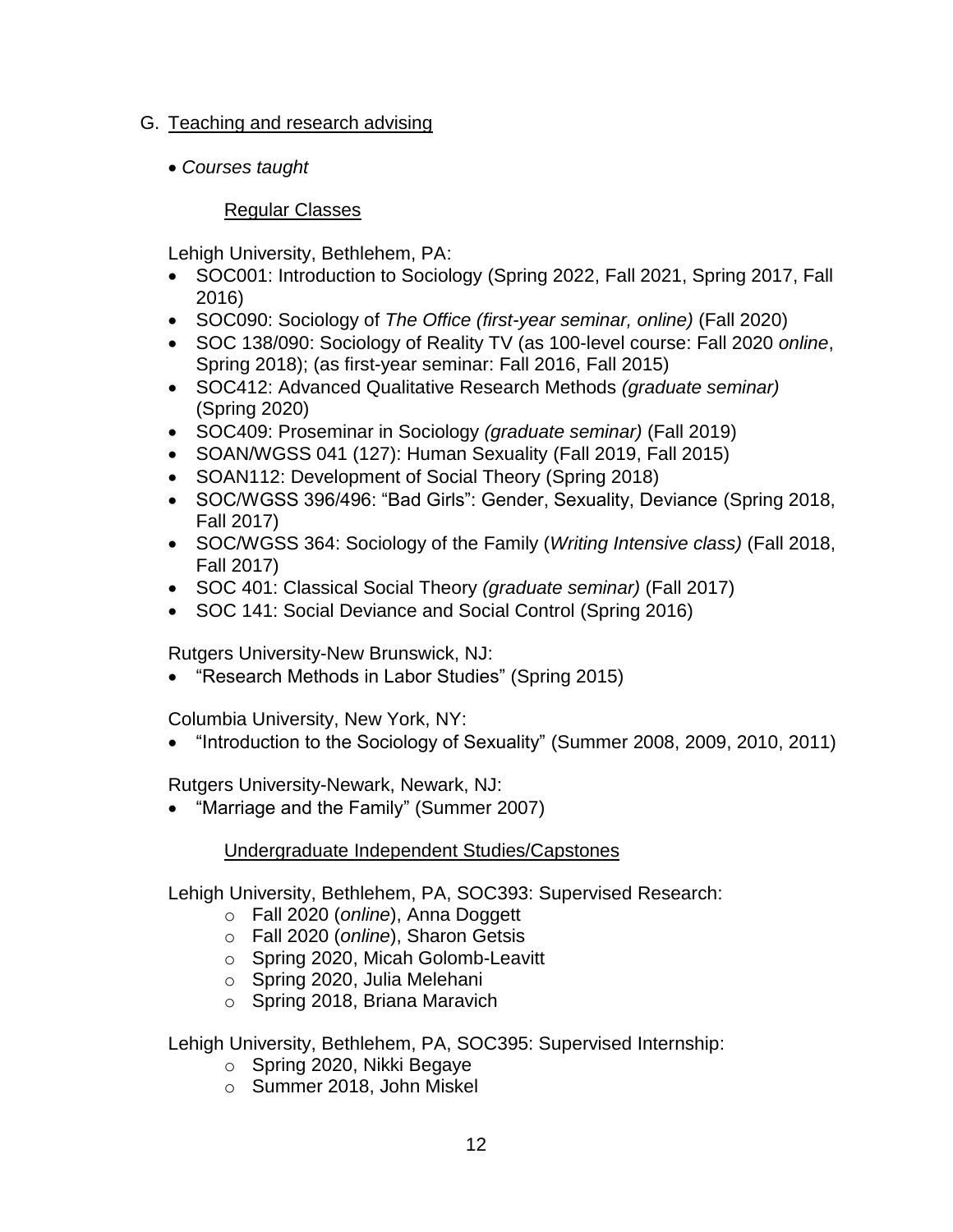Lehigh University, Bethlehem, PA, SOC300: Apprentice Teaching

o Fall 2016, Tamara Jones

Lehigh University, Bethlehem, PA, Independent Studies

- o Fall 2019, Samantha Miller (SOC371: Special Topics)
- o Fall 2016, Shayna Love (WGSS271: Women, Gender, and Sexuality Studies Independent Study)
- *Advising*
	- o *Undergraduate*

Undergraduate theses advised:

• Samantha Miller (Fall 2019)

Undergraduate majors advised:

- Nicole Romero (2022-Present)
- Bart Rybka (2021-Present)
- Geraldine Martinez (2021-Present)
- Zaythan Hill (2021-Present)
- Sophie Baraker (2020-Present)
- Amari Taylor (2020-Present)
- Ngan Tran (2020-2021)
- Joshua Wolf (2020)
- Sarah Johnston (2017-2020)
- Nikayla Begaye (2017-2020)
- John Miskel (2016-2018)
- o *Master's*

MA theses chaired:

• Connor Burbridge 2020-2022 (Co-chair with Breena Holland, Associate Professor of Political Science)

MA thesis committees:

- Zachary Sokol, 2019-2020
- Gabriele Gomez, 2019-2020
- Joe Nehme, 2019-2020
- Anthony Candela, 2015

# H. Service

- *University*
	- o *Service to university*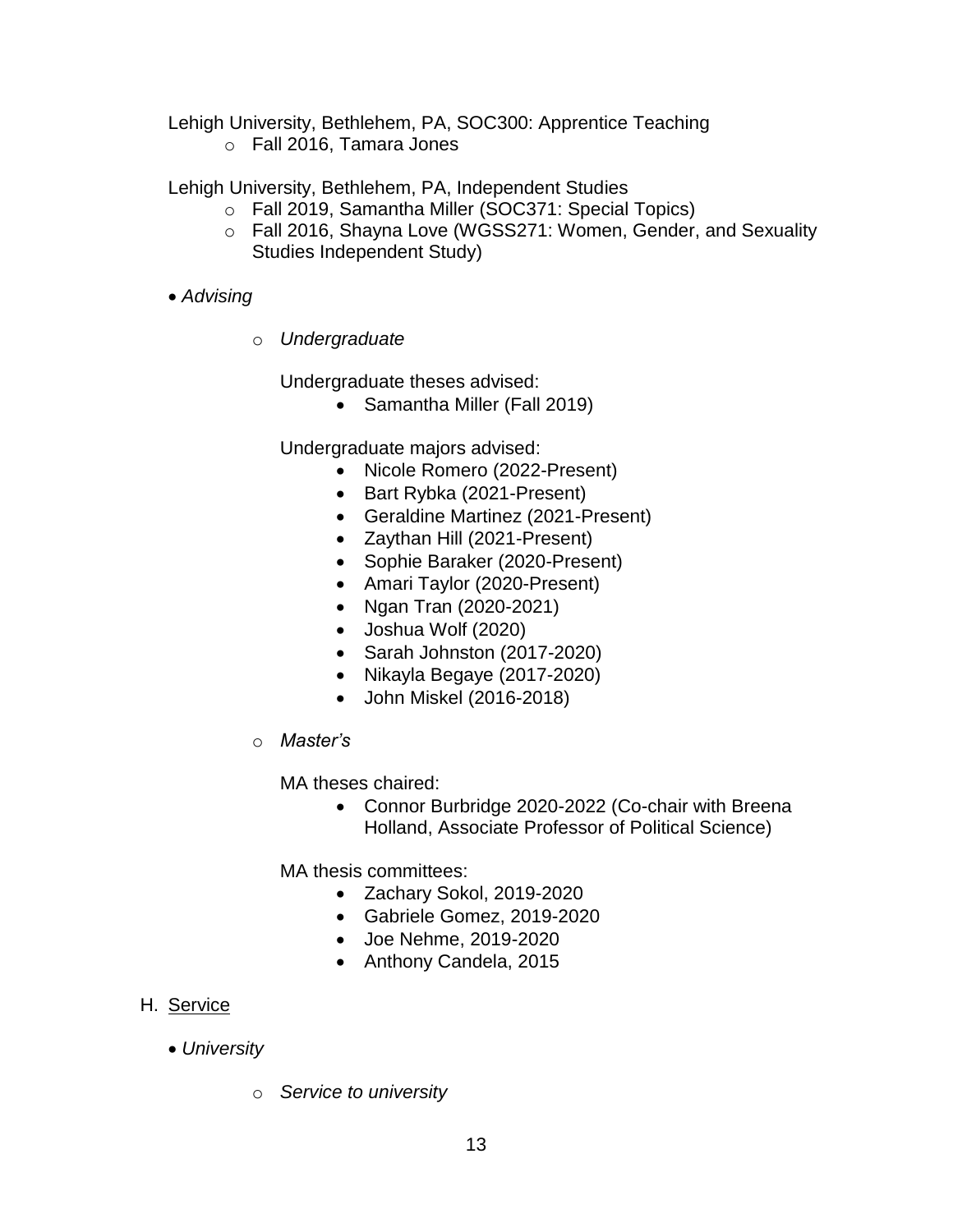Faculty Senator (Fall 2020-Present)

- Member, Faculty Senate Subcommittee on Inclusive Communities (Fall 2020-Fall 2021)
- Member, Faculty Senate Subcommittee on Faculty Affairs (Fall 2021-Present)

Interdisciplinary Networking Committee (INC) Mentor for Junior Faculty (Fall 2020-Spring 2021)

Member of Lehigh University Center for Ethics steering committee (Spring 2018-Spring 2019)

Member of Community Fellows Committee (Fall 2017-Spring 2018)

Member of Lehigh's ADVANCE Center for Women STEM Faculty Advisory Council (Spring 2017-Fall 2019)

CAS Nominations Committee Member (Spring 2016-Fall 2018)

o *Service to interdisciplinary programs*

Steering Committee member and core faculty member in Women, Gender and Sexuality Studies (Fall 2015-Present)

o *Service to department*

Director of Sociology graduate program (2019-2021)

Completed Student Learning Objectives report as part of Lehigh's Middle States Reaccreditation process (2020, 2016)

Member of new faculty search committees (2021, 2018)

Member of Graduate Admissions Committee (2016-2018)

Member of departmental subcommittee focused on advertising and promotion of the graduate program (2016-2017)

- *Professional* 
	- o *Other*

Peer reviewer for *Gender & Society*, *Sex Roles, American Behavioral Scientist, The American Journal of Sociology, American Sociological Review, Contemporary Sociology, Emotion, Space and*